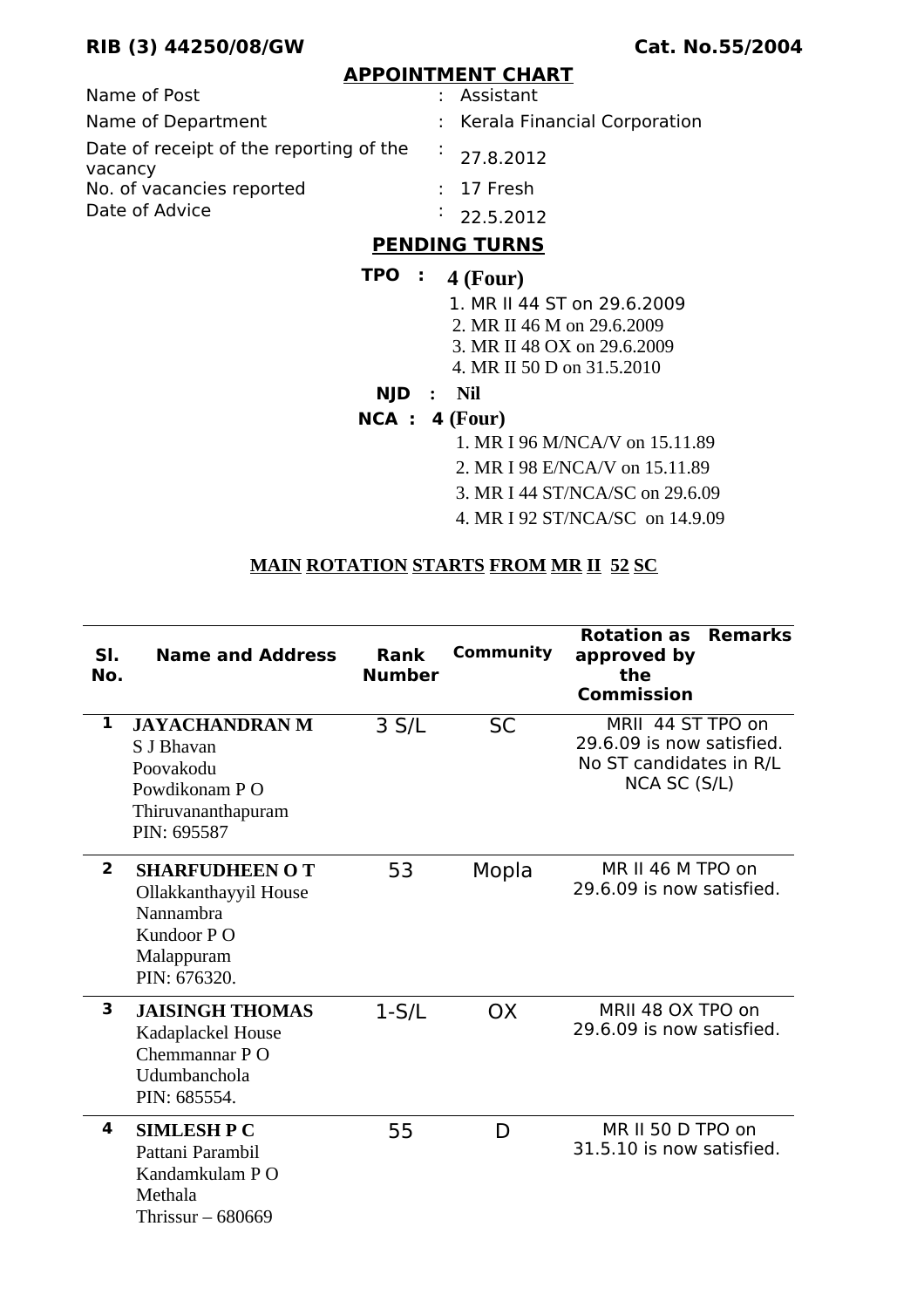| 5                       | <b>REGHUVT</b><br>Vavanakulangara<br>Parathodu PO<br>Kanjirapally<br>Kottayam - 686512.                                 | $4-S/L$   | <b>SC</b> | MR II 51 OC already filled<br>up MR II 52 SC<br><b>NCA Compensation to MR I</b><br>44 ST NCA SC on<br>29.6.2009 now<br>satisfied/No ST/NCA/SC. |
|-------------------------|-------------------------------------------------------------------------------------------------------------------------|-----------|-----------|------------------------------------------------------------------------------------------------------------------------------------------------|
| 6                       | <b>INDUVS</b><br>Triveni<br>Chundavila<br>Peroorkada PO<br>Trivandrum $-695005$ .                                       | 21        |           | <b>MR II 53 OC</b>                                                                                                                             |
| $\overline{\mathbf{z}}$ | <b>SUDHEESH P S</b><br>Padiparambil House<br>Perumbillissery<br>P O Cherpu<br>Thrissur $-680561$ .                      | 23        | E         | <b>MR II 55 OC</b>                                                                                                                             |
| 8                       | <b>BINESH E V</b><br>TC 14/1747 (3)<br>Arappura Lane<br>Kannammoola<br>Medical College PO<br>Thiruvananthapuram         | 26        | E         | <b>MR II 61 OC</b>                                                                                                                             |
| 9                       | <b>BEEGUM HASEENA U</b><br>14/453, Raziyas<br>Thulamuttam Vayal<br>Mathottam<br>Arakkinar PO<br>Calicut $-673028$       | $1 - S/L$ | М         | <b>MR II 56 M</b>                                                                                                                              |
| 10                      | <b>ROSAMMAMC</b><br>Vattakamvila Veedu<br>Thoduvakkadu<br>Theppupara PO<br>Parakodu, Adoor<br>Pathanamthitta - 691554   | 24        |           | <b>MR II 57 OC</b>                                                                                                                             |
| 11                      | <b>DILEESH PV</b><br>Puthiya Valappil House<br>Kottakkal-iringal PO<br>Kozhikode - 673521.                              | 29        | E         | MR II 66 M TPO to keep<br>50% rule.<br>MRII 67 OC                                                                                              |
| 12                      | <b>RAJESH</b><br><b>MODAPLASSERI</b><br>Poolakkalam House<br>Puliyakode P O<br>Kuzhimanna (Via)<br>Malappuram $-673641$ | 25        |           | <b>MR II 59 OC</b>                                                                                                                             |